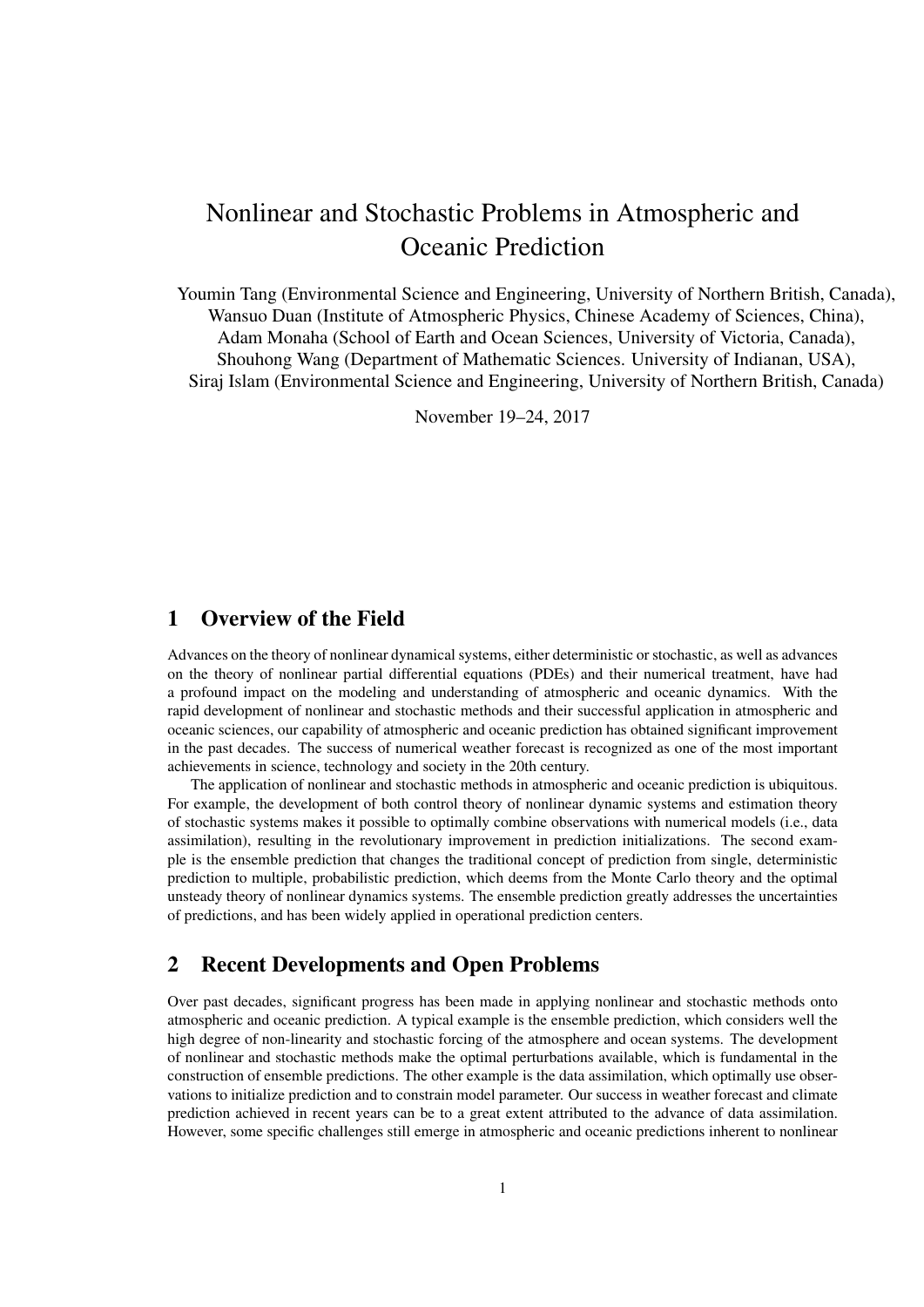and stochastic theory, which can be summarized as following major scientific problems: (i) How can we estimate the model states for high-dimensional nonlinear and non-Gaussian systems, and which nonlinear and stochastic method will be best for the particular type of problem? (ii) What new nonlinear optimal methods or strategies need to be developed to detect the optimal prediction error growth? (iii) What new measurement metrics should be developed to optimally quantify the prediction utility for a nonlinear and stochastic system? (iv) How can we measure and differ the contribution of different error sources to predictability, and further reduce the errors? (v) How should nonlinear and stochastic methods complement the dynamical models used in the atmospheric and oceanic prediction community? (vi) How can full advantage be taken, in atmospheric and oceanic sciences, of the powerful tools that have been developed by mathematicians in the framework of the theory of dynamical systems (dynamic transitions, Lyapunov exponents and vectors, fluctuation-dissipation theorem, invariant and parameterizing manifolds).

It is clear that the atmospheric and oceanic predictions are cross-disciplinary and especially embodied in applications of mathematics in atmospheric and oceanic predictions. To push the collaboration of the researchers from atmosphere, ocean, and mathematics and explore the above major scientific problems in predictions and predictabilities of atmospheric and oceanic motions, The Banff International Research Station (BIRS) hosted the workshop Nonlinear and Stochastic Problems in Atmospheric and Oceanic Prediction during November 19 - 24, 2017. This workshop was co-convened by Prof. Youmin Tang (from Canada), Prof. Shouhong Wang (from America), Prof. Adam Mohana (from Canada), and Prof. Wansuo Duan (from China). And twenty-seven experts from China, Canada, US, and UK attended the workshop and presented talks on the problems mentioned above.

## 3 Presentation Highlights

According to the pre-mentioned major scientific problems, the workshop classified the talks in three themes: (i) nonlinear geophysical fluid dynamics, (ii) data assimilation, and (iii) predictability and prediction.

#### 3.1 Nonlinear Atmosphere and Ocean Dynamics

The atmosphere and ocean experiences significant changes in their nonlinear dynamics. To understand these changes, their mechanisms, and their regional implications a quantitative understanding of processes in the coupled ocean and atmosphere system is required. The presentations delivered under this theme shed light on such nonlinear dynamics of several atmospheric/ocean systems such as El-Nino Southern Oscillation (ENSO), Madan Julian Oscillation (MJO), turbulent systems and large geophysical flows. For example, Dr. Hai Lin discussed ensemble integrations using a primitive equation atmospheric model to investigate the atmospheric transient response to tropical thermal forcings that resemble El Nino and La Nina. He showed that such response develops in the North Pacific within one week after the integration and the signal in the North Atlantic and Europe is established by the end of the second week. Dr. Entcho Demirov talked about the role of dominant patterns of ocean and atmospheric variability which define coherent variations in physical characteristics over large areas. He applied Bayesian Gaussian mixture models to define four dominant subseasonal weather regimes. Based on his analysis, he developed a computationally efficient stochastic weather generator for analysis and prediction of the Subpolar North Atlantic atmospheric decadal variability. Dr. Chun-Hsiung Hsia applied a semi-discretized Euler scheme to solve three dimensional primitive equations. With suitable assumptions on the initial data, he showed the long time stability of the proposed scheme.

Some interesting talks were delivered on dynamics of geophysical flows highlighting recent scientific progress. For example, Dr. Corentin Herbert discussed construction of a perturbative theory which describes the large-scale flow, relying on a technique known as stochastic averaging. Using direct numerical simulations in an idealized situation, he showed the validity and limitations of this approach by testing analytical predictions for the structure of the large-scale flow, such as the velocity profile or the eddy momentum flux profile. He further discussed the long term dynamics of large-scale geophysical flows and the abrupt transitions they undergo, using tools from large deviation theory. Dr. David Straub examined simulations of freely decaying turbulence in a non-hydrostatic Boussinesq model for which the base state stratification contains a tropopause. Dr. Xiaoming Wang discussed numerical algorithms that are able to capture the long-time statisitcal properties such as the climate, of large dissipative turbulent systems and applications to certain pro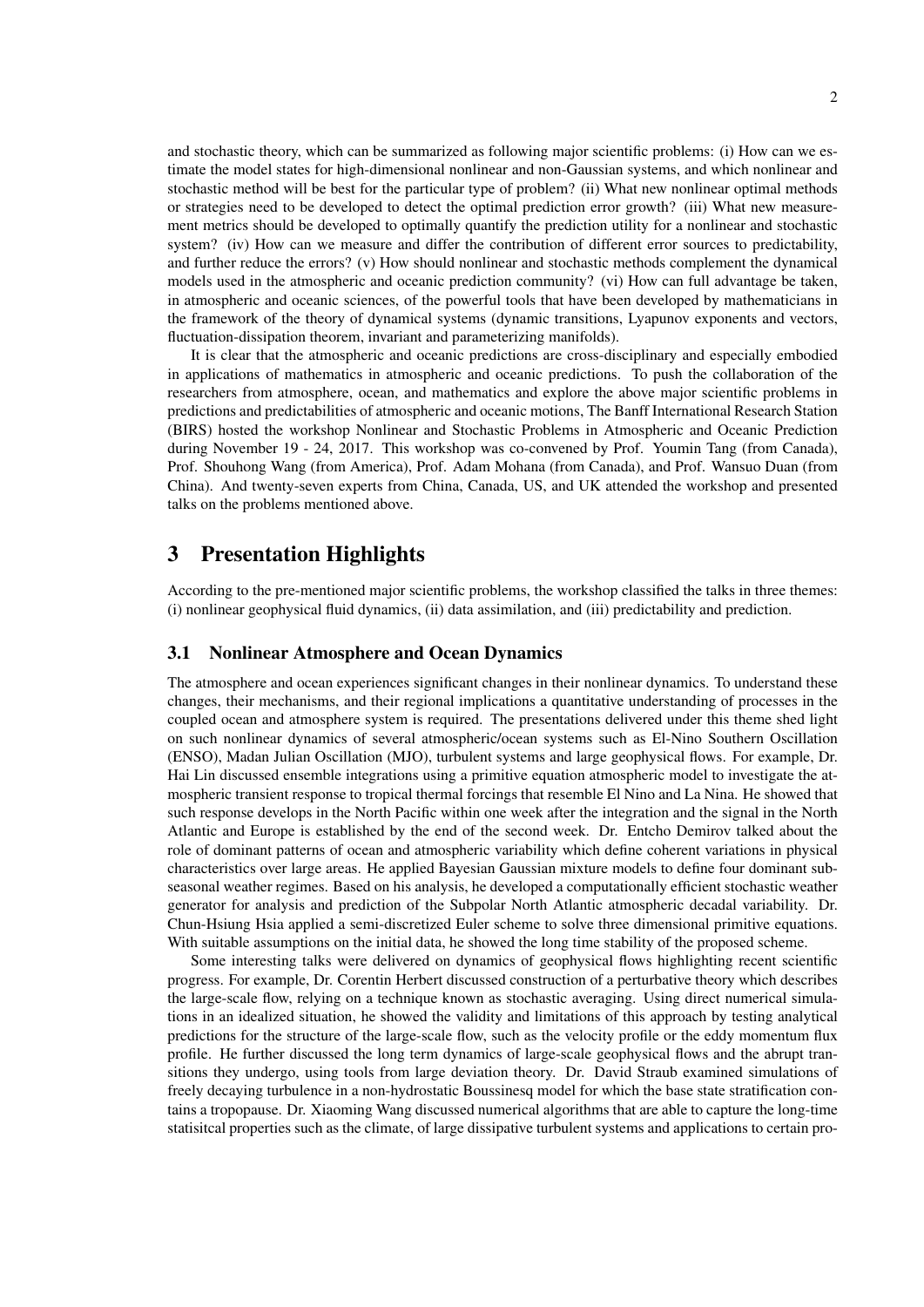totype Geophysical fluid dynamics models. Dr. Shouhong Wang presented an overview of dynamic transition theory and its applications to various geophysical fluid flows.

#### 3.2 Data Assimilations

In this theme, the difficulties of the assimilation approaches of ensemble Kalman filter (EnKF) and Particle filters (PF) were mainly discussed. These two approaches are both the numerical realization of the Bayes Theorem. Nevertheless, the former adopts the linear approximation to the observational operator and assume that the observational errors obey Gaussian distribution in statics while the latter avoids these linear approximations and assumptions and is much realistic. The former has been widely used in predictions of atmosphere and ocean but there are still limitations and difficulties in realistic predictions. The latter is most advanced in theory but presently under exploration. Clear, in-depth investigations are urgently needed for these two approaches. The presentations in this workshop provided some progresses on these two approaches. For example, to reduce the huge computational resource of EnKF in high resolution coupled earth systems, Prof. Shaoqing Zhang considered the combination of stationary, slow-varying and fast-varying filters and designed a high efficiency approximates EnKF (Hea-EnKF) to dramatically enhance the computational efficiency. He showed that it is the improved representation on stationary and slow-varying background statistics that makes the Hea-EnKF while only requiring a small fraction of computer resources be better than the standard EnKF that uses finite ensemble statistics. This also makes the Hea-EnKF practical to assimilate multi-source observations into any high-resolution coupled model intractable with current super-computing power for weather-climate analysis and predictions. For PF, Dr. Nan Chen introduced a conditional Gaussian framework for prediction of nonlinear turbulent dynamical systems, which allows efficient and analytically solvable conditional statistics that facilitates the real-time data assimilation and prediction. Especially, this method is able to beat the curse of dimensions in traditional particle methods. In addition, a challenge of PF is to avoid the filter degeneracy with limited computational resources, where the filter degeneracy is a situation in which almost every particle has negligible weight and contributes little to representing the PDFs. The filter degeneracy is still an open question. Dr. Zheqi Shen focused on this question and tried to give several strategies to overcome this filter degeneracy phenomenon, include using a hybrid scheme of PF and EnKF with a tunable parameter, and using vector weights to achieve localization, and finally thought that it is great potential to develop the feasible PF for large geophysical model systems with nonlinear/non-Gaussian observational systems.

#### 3.3 Predictability and Prediction

The predictability is a fundamental issue in both atmospheric and oceanic research, as well as numerical weather and climate prediction. It indicates the extent to which even minor imperfections in the knowledge of the current state or of the representation of the system limits knowledge of subsequent states. Study of predictability could provide useful information on reducing the prediction uncertainties for the atmospheric and oceanic motions. Study of predictability can include two aspects. The first is studying the reason and mechanism of the uncertainty of forecast result (e.g., forecast error) and the second is studying the way or methodology to reduce such kind of uncertainty. In the workshop, quite a few presentations focused on these two aspects and addressed progresses.

For the first aspect, it is important to estimate the predictability limit. In this field, Prof. Frank Kwasniok showed that the predictability of large-scale atmospheric flow is characterized by finite-time Lyapunov exponents and covariant Lyapunov vectors. Prof. Jianping Li considered this limitation and reported a nonlinear local Lyapunov exponent approach (NLLE). He explored the basic theory of the NLLE and then applied this approach to the predictability studies, and finally showed the usefulness of the NLLE in estimating the predictability time for weather and climate events and determining the sensitive area for targeting observations. Subsequently, Prof. Ruiqiang Ding presented another application of NLLE in ensemble forecast and reported the approach of orthogonal nonlinear local Lyapunov vector (NLLV). He used the NLLV to generate the initial perturbations of the ensemble forecast and demonstrated the applicability of NLLV in ensemble forecast. Singular vectors (SVs) is also an approach to estimating the limit of predictability. SVs have been successfully applied in operational weather forecast in ECWMF. In the presentation of Prof. Youmin Tang, he proposed the concept of climatological SVs. The competing aspect of this approach is without using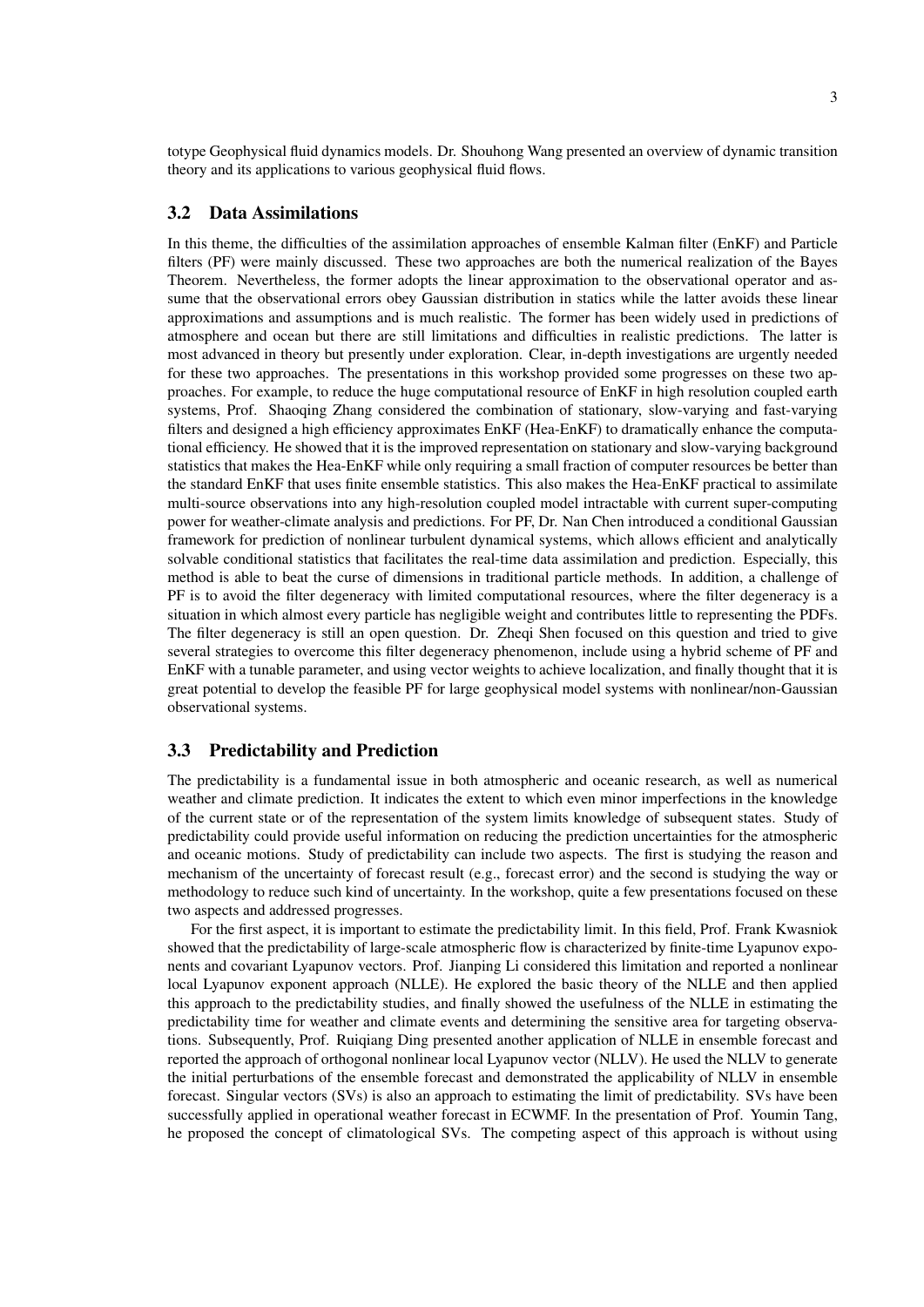tangent model in calculating SVs. Dr. Siraj Ul Islam investigated the error growth dynamics of SVs and showed that when the SVs are used as an initial perturbation, the forecast skill of key atmospheric variables over South Asian Monsoon region is significantly improved. Further, he demonstrated that the predictions with the singular vector have a more reliable ensemble spread, suggesting a potential merit for a probabilistic forecast. The linearity of SVs still limits the forecast skill. If considering effect of nonlinearity in SVs, the forecast skill generated by the SVs may be greatly improved. In the workshop, Prof. Wansuo Duan focused on this limitation of linear singular vector (LSV) and presented an approach of conditional nonlinear optimal perturbation (CNOP) to estimate the maximum prediction error. Prof. Duan applied this approach to the predictability of ENSO and revealed the difference between CNOP and LSV. Then he used this approach to present the optimal observational array for dealing with the challenge of ENSO predictions due to diversities of El Nino. By hindcast experiments, the target observations determined by the CNOP were illustrated to be useful in distinguishing the types of El Nino events in predictions. In addition, Dr. Guodong Sun also showed the usefulness of the CNOP in dealing with the effect of model parametric errors on predictability and emphasized the nonlinear interaction of multiply physical parameters is beneficial to improve the simulation ability and prediction skill of the soil moisture.

For the second aspect of predictability study, the presentations in the workshop reported several interesting approaches to improving the forecast skill for weather and climate. For example, Prof. Fei Zheng suggested a new stochastic perturbation technique to improve the prediction skills of ENSO through using an intermediate coupled model. Similar idea was existed in the presentation of Dr. Aneesh Subramanian. Dr. Aneesh Subramanian compared the stochastic perturbation scheme representing model errors and the super-parameterization strategy for including the effects of moist convection through explicit turbulent fluxes calculated from a cloud-resolving model (CRM) embedded within a global climate model (GCM), finally showing that the combination of the two approaches helps improve the reliability of forecasts of certain tropical phenomena, especially in regions that are affected by deep convective systems.

Another aspect to predictability is to identify the most predictable mode. Prof. Timothy M. Delsole focused on the degree to which interactive ocean circulations are important for making useful predictions of the next decade and identified the most predictable patterns of global sea surface temperature in coupled atmosphere-ocean models. He suggested that interactive ocean circulation is not essential for the spatial structure of multi-year predictability previously identified in coupled models and observations, but the time scale of predictability, and the relation of these predictable patterns to other climate variables, is sensitive to whether the model supports interactive ocean circulations or not, especially over the North Atlantic.

## 4 Scientific Progress Made

The participants learned several new techniques and scientific progress to understand and resolve atmospheric and oceanic dynamics. The group discussion touched on most of the challenges and scientific issues related to nonlinear geophysical fluid dynamics, data assimilation, and predictability and prediction. Participants discussed various ways to make dynamical ensemble prediction more skillful on season to decadal time scales along with the discussion of deficiencies in numerical modeling. Such discussion helped participants to design better experiments or better data collection protocols. All these discussions were very productive especially for the early career young scientists learning new and advance scientific techniques from the leading scientist working in climate dynamics.

### 5 Outcome of the Meeting

This meeting brought together various mathematical and atmospheric backgrounds. The meeting was very timely and useful, and will surely have a strong impact on the further developments of predictability and data assimilation and related subjects. The organizers were in particular pleased to observe the many young people interested in the subject; some of them have already made substantial contributions (as witnessed by the talks given by junior researchers) and will surely continue to advance the subject.

The meeting provided a great overview of the field, with a number of excellent talks describing some recent exciting results in predictability and data assimilation. It is quite certain that some new interesting results will emerge as a result of the workshop.